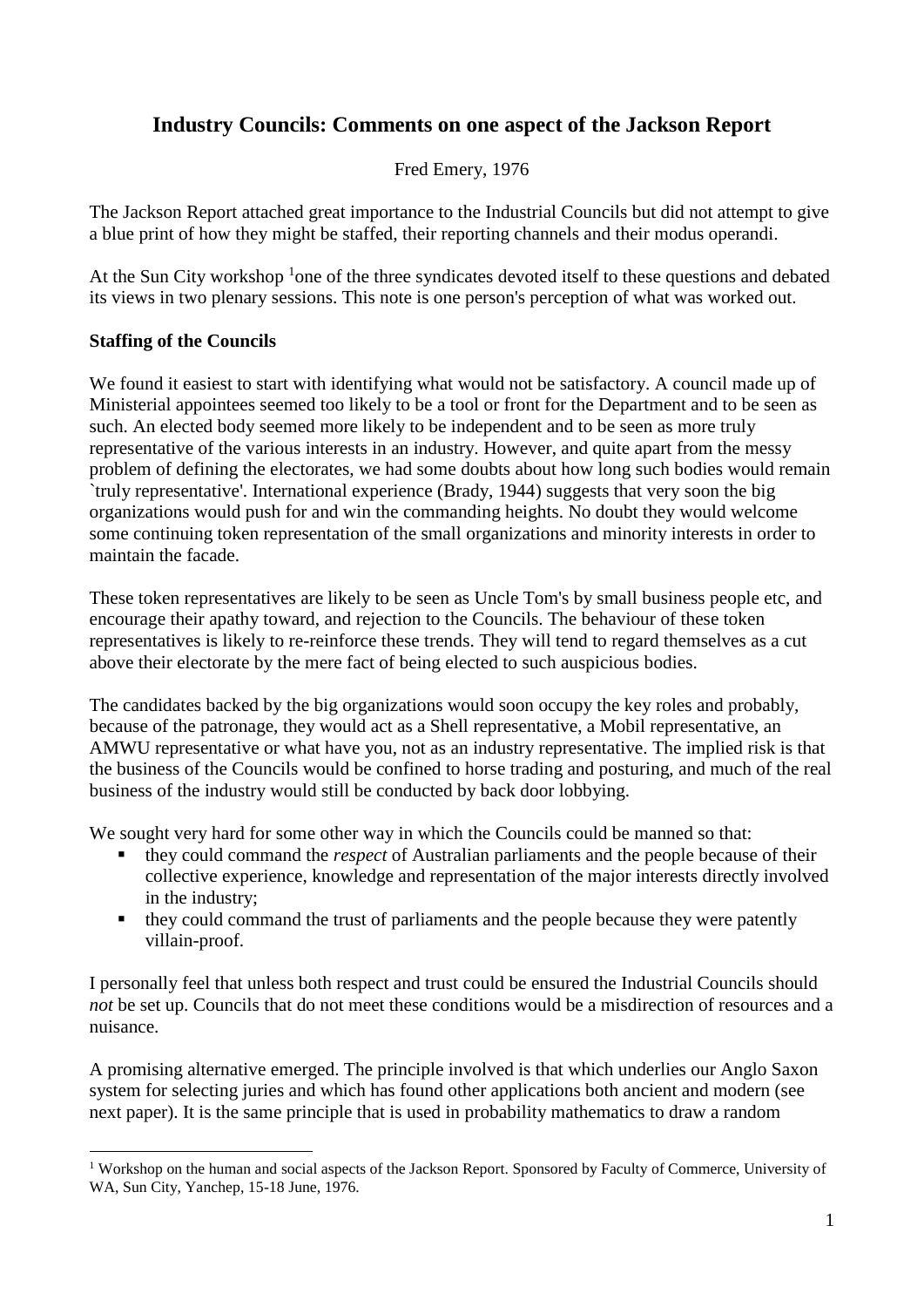stratified sample that will represent a large and varied population. In order to get to grips with the practicalities, the syndicate at Sun City set itself the task of formulating guidelines that would help the oil industry set up an Oil Industry Council (three members of the syndicate had a good deal of experience with that particular industry). It seemed that:

- some of the key parties in the industry can be readily identified; e.g, the  $9+$  oil companies, their employees, unions, service station owners, NRMA and other consumer organizations, local governments in refinery areas, industry and government users;
- **•** representatives of these parties would have the responsibility of drawing up a list of directly interested parties (it was assumed that governmental processes would be responsible for looking after those less directly interested). This list would have to be acceptable to parliament and the people;
- much of the parties would have the responsibility of creating an electoral roll of people in their strata of interests, and providing a publicly defensible explanation of their basis of choice. For very numerous strata, like users of heating oil, the list need not be more than a few hundred;
- **•** posts on the ICs to represent a particular strata are drawn by a random sampling technique, not by nomination and not by voting.

There are problems of details here, but let us first see what flows from the application of the principle.

One negative implication seems apparent - the outstanding individual cannot be selected out for special service and the incompetent passed over. This is inevitable. If selection from the lists is by a genuine random process then the dullest person on the list has the same chances of appointment as the most brilliant. In the systems of appointment and election it is possible that the best would be chosen more often than chance would have it. Possible, but not usual. In appointments, loyalty and such factors are generally of more importance than proven competence. In elections, popularity and strength of backing are critical and neither of these factors favour the tall poppies. For these reasons we were not over impressed by this objection.

On the positive side the `jury system' appeared to have several things going for it:

- the selected representatives know that they are on the council just because they are on the industry-strata list, A random selection procedure got them there so they have no grounds for self-delusion; they are still `one of the old network' and can be expected to be treated as such. More than that, they are beholden to no one for their appointment or potential reappointment. They have no patron; no party debts to pay off. He or she may not be the brightest person in the strata but at least they can participate in the work of the Council without having to follow outside instructions;
- The Council will be more likely to be seen by Parliament and people as being their own selves. Their advice may be judged to be erratic, ill informed etc but there will be less of the suspicion that hidden hands have drafted the advice;
- **EXECUTE:** If such Councils exist to give public advice, then private lobbying channels are likely to dry up. Even if a parliament felt a Council's first advice was incompetent, it would probably feel happier about referring the matter back to the Council with guidelines as to what evidence it needed, rather than turn to lobbying channels that are ipso facto biased sources of information.

With these points in mind, one negative and three potentially positive, let us consider some of the obvious practical problems.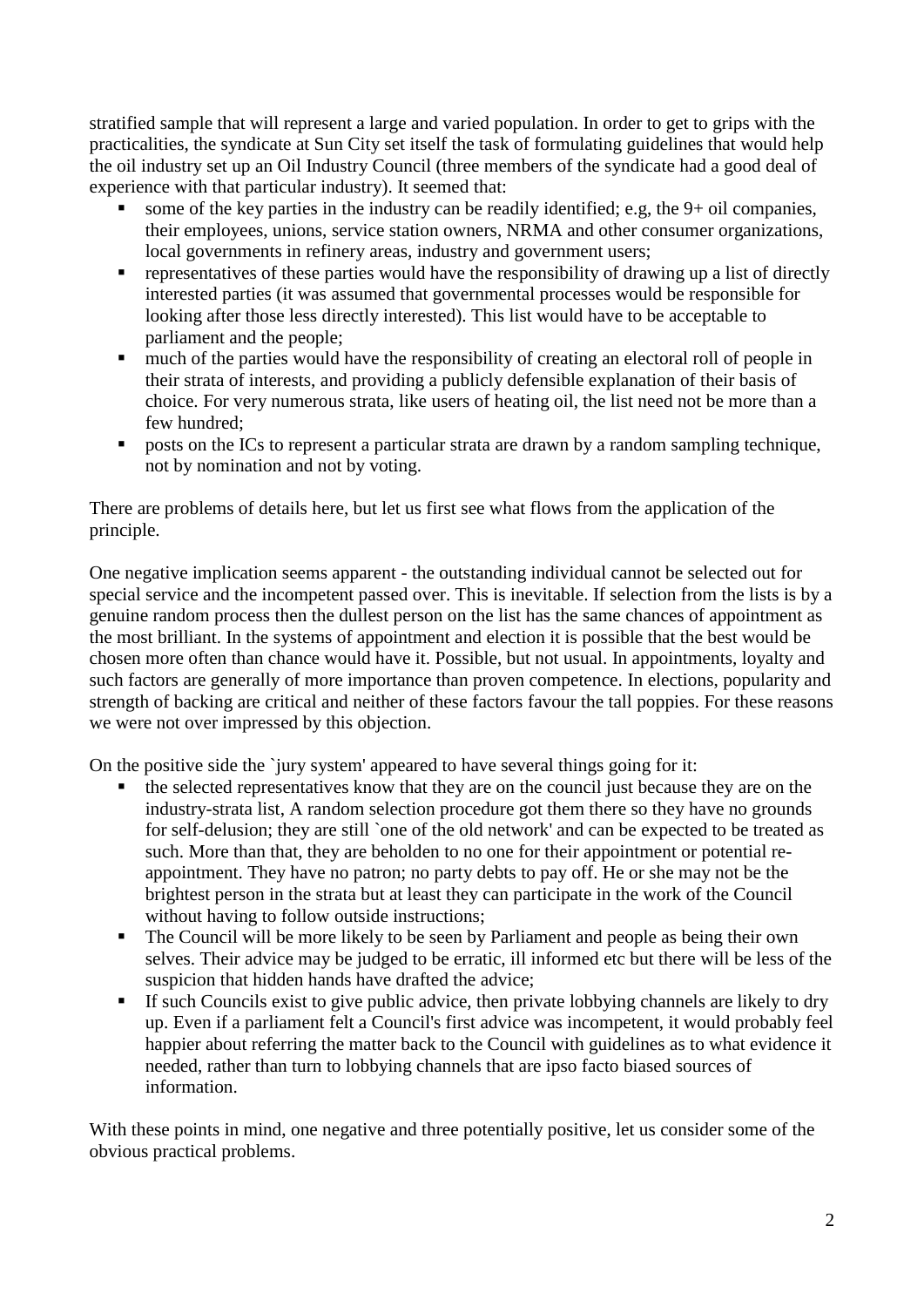#### **Initiatives and Reporting**

Our feeling seemed to be that the Councils should, like statutory bodies, have the privilege of tabling their advisory reports in Parliament. It seemed quite undesirable that they report only to a department, or only to a minister, or to a cabinet. Only in this way did it seem possible that the Councils could avoid the suspicion of going into collusion with department parties or ministers' behind-the-scenes pressure on the legislature. The manner in which a Council arrived at its advice could be kept fairly private, but its advice should be open to public scrutiny in the parliament and the media. The government of the day would determine how the advice was acted on, but only in the knowledge that it was publicly known what advice they had received. If for some reason the Government needs private advice they have many other channels for getting it. We are simply suggesting that if the ICs are used for this purpose it would undermine their role.

It seemed to us desirable that any approved IC, be it regional, sectorial, state or national, should have equal right to table its advisory reports in any Australian Parliament, state or federal. This would require Federal-State agreement, but we did not feel that should be too difficult to achieve. Any parliament could ignore a tabled submission if it so desired. We felt that this was important because some matters that could arise in a regional council could have national significance, some matters of national importance might be particularly significant to several of the states.

We felt also that this was one way in which a network of councils could be established instead of the traditional hierarchies. It seemed to us that it could be only in the national interest if a regional industry sector council could directly advise at state or federal level without being filtered through a next higher level council which would not necessarily appreciate their concerns.

Within this network of councils we would expect that initiatives could arise at any point. A parliament might refer a request for advice to any council that they thought appropriate. Ditto between councils. Councils might also in some way, query a parliament as to whether it would appreciate advice on some matter. (A thought: it occurs to me in writing the above, that we were in effect trying to turn the councils into creatures of the parliaments, not of departments, ministers, powerful manufacturing enterprises or powerful unions. This bothers me not.)

Reports that are tabled in our parliaments can easily finish up in limbo. Mr Fraser's recent innovation of the back bench committees suggests a way in which at least the major ICs might avoid that fate. Such a back bench committee that assumed a responsibility for an IC would be a fair assurance that parliament, the minister or the cabinet did not walk away from serious, though controversial advice. The press would be a backstop.

### **Resources**

To gain and hold respect, the ICs would have to mobilize resources that enable them to give advice that cannot easily be put down by Government departments or non-government interest groups.

The first question concerns their internal resources: what the council members themselves possess in terms of experience, knowledge and competence. This brings us back to the objection to random selection we outlined earlier. The first answer is just this: if the strata lists are built up on the system of the reference-jury list (see next paper) we can reasonably expect from probability theory, that any dozen will be pretty well as good as any other dozen that will emerge from random selection. To ensure the operation of this mathematical principle we must be prepared for councils of 20-40 members, so that at any one time each of the major stratas of interest has four to six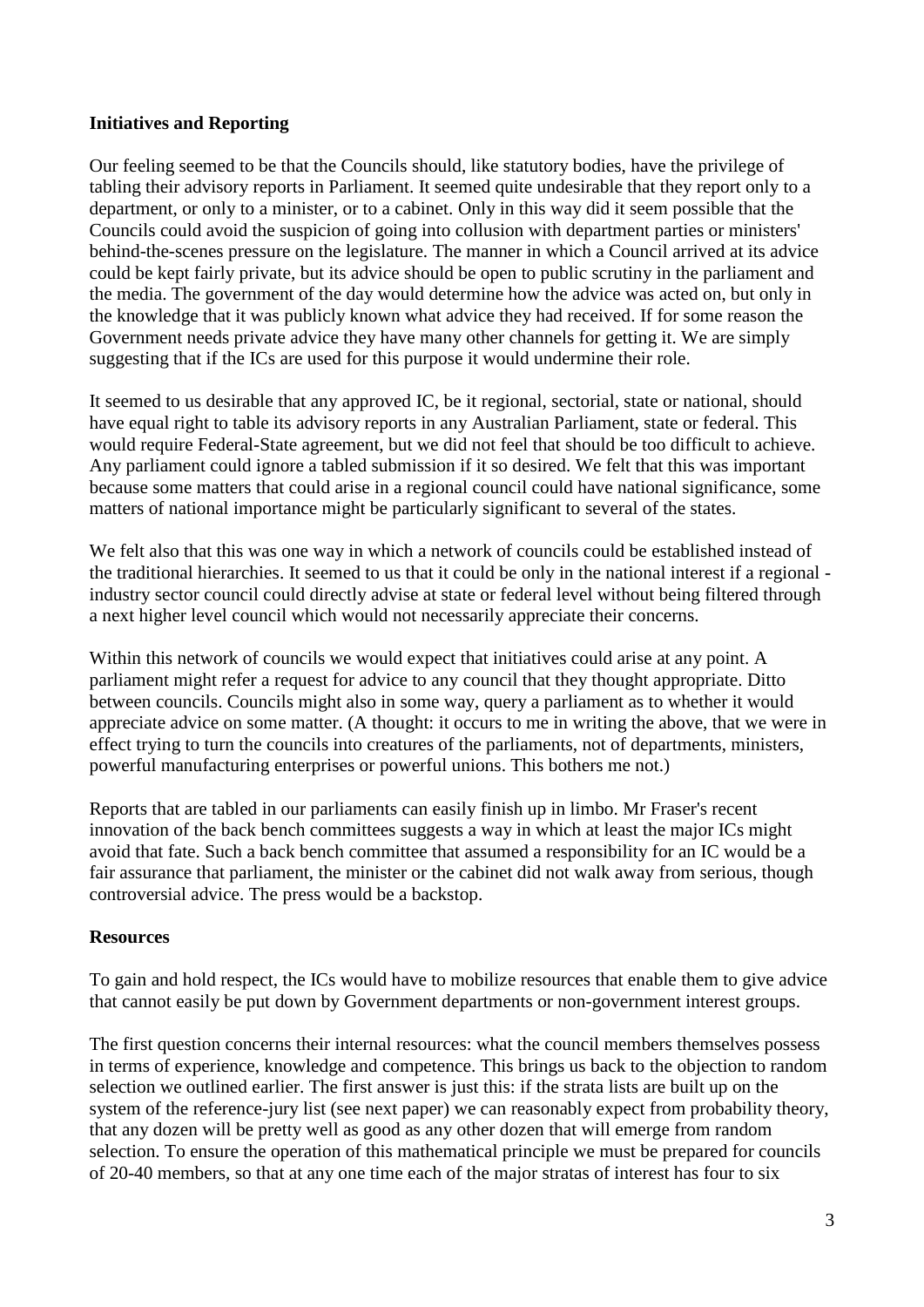members. This is still a workable number for the purposes the ICs are expected to achieve. We will discuss this below. Such numbers also allow for the overlap of service, and hence continuity, that we have in our Senate system.

The second question concerns `owned resources'. We felt that each council should have a staff of resource people to service the council's meeting arrangements, its briefs for its own meetings and its briefs to other bodies. We felt, however, that the staff should: ▪ `

Arrangements would have to be made to ensure that satisfactory service on secondment counted for more, in terms of promotion, than a similar length of service in the `home' organization. Hence that `field service' would be eagerly sought.

The third question concerns `accessible resources'. If the ICs are to be discouraged from building up their own staff empires they must have access to capable and publicly creditable sources of research. Our thoughts centred on the Jackson Committee's idea of a Bureau of Manufacturing studies and the Crisp committee's recommendation of an independent Australian statistician. We felt that all approved ICs should have the power to make reasonable demands on such bodies for collection and analysis of data. Beyond this, we felt that the ICs should for most practical purposes be regarded as `standing Royal Commissions'; i.e., able to receive submissions.

If the ICs develop the standing with Parliament and the people that we expect, then they would not need to be endowed with the legal powers of Royal Commissions. Independent missions of enquiry into an industry would be needed only in the very rare instances where powerful groups in an industry were seen to be subverting an IC.

If a parliament is uneasy about the advice it gets from an IC it is still able to refer to other independent sources; e.g., the IAC.

### **Modus Operandi**

0000To be representative in the way we envisaged, the ICs would need to be of 20-40 in number. Only thus could we be assured of a reasonable quality of representation for each strata, and be reasonably assured that the representatives had not been seduced by special interests.

This ceiling number of 40 can work effectively, in my experience, at the primary task of identifying common interests, just so long as they do not try to operate via the traditional media of chairs, agendas, motions and voting on motions. To be effective the ICs would need to meet in a more open mode, probably less frequently than the existing Industry Panels, for a couple of days and nights at a time to thoroughly search out the emerging matters of importance in their industry, and frame their advice within the longer term common interests that they can identify. This might mean coming together once every nine to twelve months. It might mean more frequent gatherings if the particular industry is in a state of turmoil.

An IC will probably need an executive committee to carry on its work between its workshops/conferences. Again, to prevent the building in of biases, we felt that the executive committee should be selected by random selection processes, not elected or appointed. Thus each person knows that when their name is on an industry-strata list, they have a social obligation to serve a stretch on council if their number is called, and a further obligation to serve on the steering committee, if so rostered.